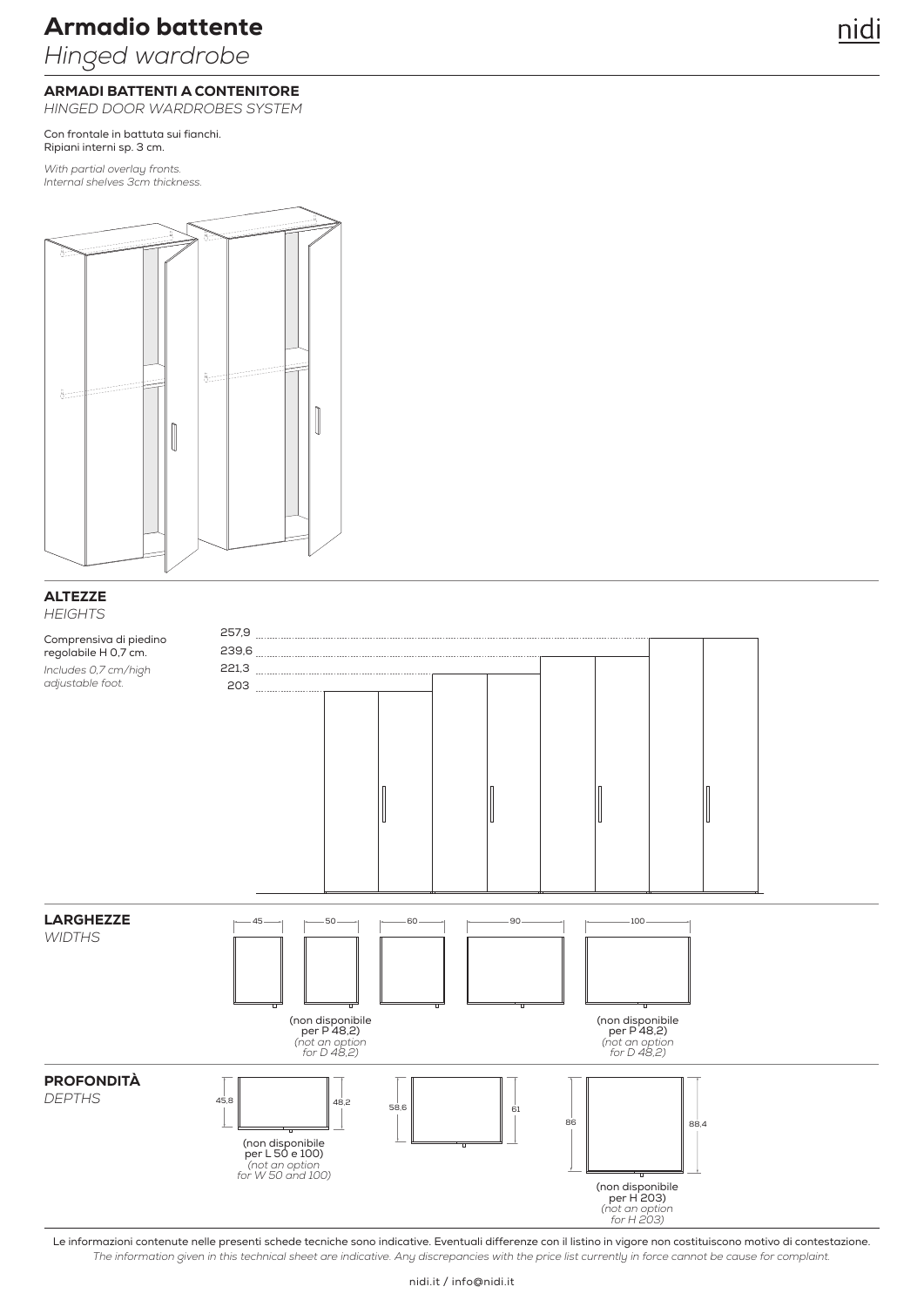*Hinged wardrobe*

### ANGOLI SPOGLIATOIO PER ARMADI BATTENTI A CONTENITORE

*WALK-IN CLOSETS FOR HINGED DOORS WARDROBE SYSTEM*

 $59$ 

Z

### Angolo





*Walk-in closets "M1"*





131,6  $-51$ 131,6 1<br>15 ÷ 40<br>1 ↓ 59,3 50 50

48,2

### Angolo spogliatoio "M2" Angolo spogliatoio "M3" Angolo spogliatoio "L"



### Angolo spogliatoio "S"







#### TERMINALI *END UNITS*

TRAP a giorno



**BAND** 



 $-31.5 - 1 = 31.5$ 45,8  $SX \mid \frac{10}{58,6} \mid DX$ 



### DEN

**TRAP** 





 $-31,5 \rightarrow$   $+-31,5$ 

61

 $S_X$   $\parallel$   $\parallel$  DX

**LUCE** 

 $\frac{1}{2}$ 



### LOOP

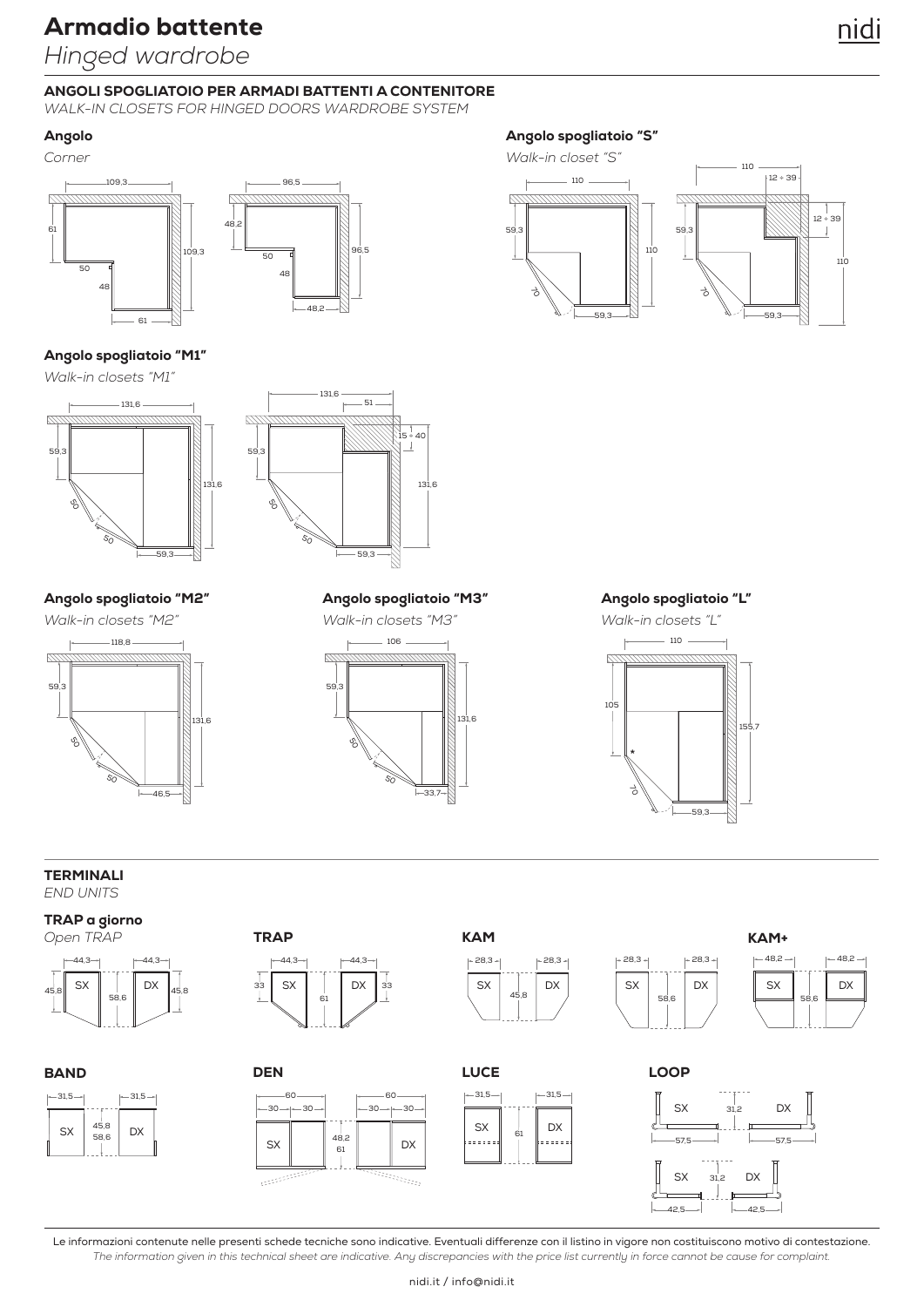*Hinged wardrobe*

### ARMADI BATTENTI A SPALLA

*HINGED DOOR WARDROBES SYSTEM WITH LOAD-BEARING SIDE PANELS*

Con frontale in battuta sui fianchi. Ripiani interni sp. 3 cm.

*With partial overlay fronts. Internal shelves 3cm thickness.*



#### **ALTEZZE** *HEIGHTS*



### LARGHEZZE

*WIDTHS*



### PROFONDITÀ

*DEPTHS*

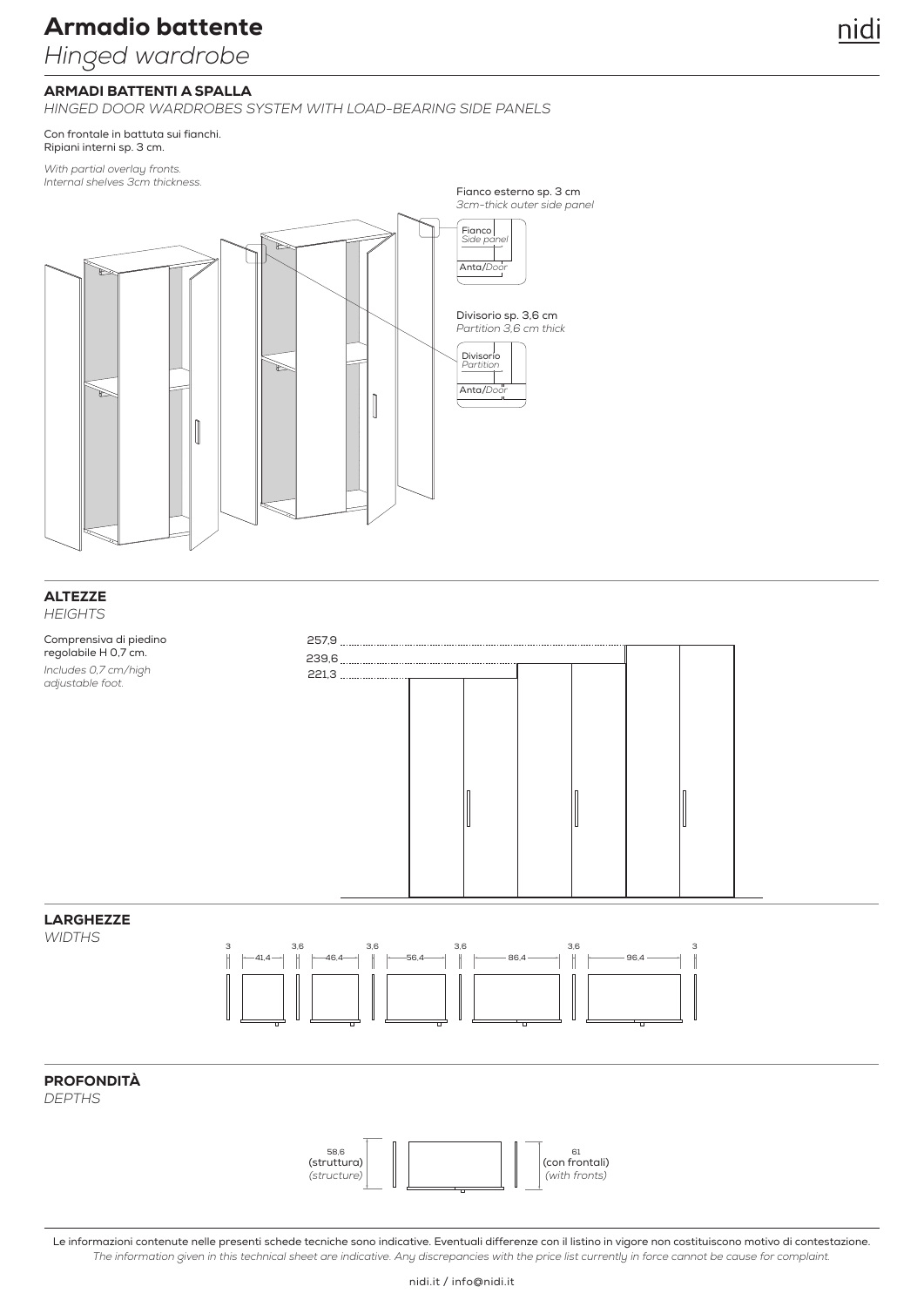*Hinged wardrobe*

### ANGOLI SPOGLIATOIO PER ARMADI BATTENTI A SPALLA

*WALK-IN CLOSETS FOR HINGED DOOR WARDROBES SYSTEM WITH LOAD-BEARING SIDE PANELS*

*Corner*



### Angolo Angolo spogliatoio "M1-a"

*Walk-in closet "M1-a"*



Angolo spogliatoio "M1-b"

*Walk-in closet "M1-b"*



### Angolo spogliatoio "M2-a"

*Walk-in closet "M2-a"*



Angolo spogliatoio "M2-b" Angolo spogliatoio "M3" *Walk-in closet "M2-b" Walk-in closet "M3"*





TERMINALI

*END UNITS*

### **TRAP**

**DEN** 

 $-30 -$ 

**Report**s



60 ——⊣ ⊢——60

 $-30 \rightarrow$   $-30 \rightarrow 30$ 

 $\overline{\overline{m}_{\overline{m}_{\overline{u}_{\overline{u}_{\overline{u}}}}}}$ 

61

**KAM** 



**LUCE** 





### LOOP



**BAND** 

 $-31,5 \rightarrow$   $-31,5$ 

58,6

 $SX$  58.6 DX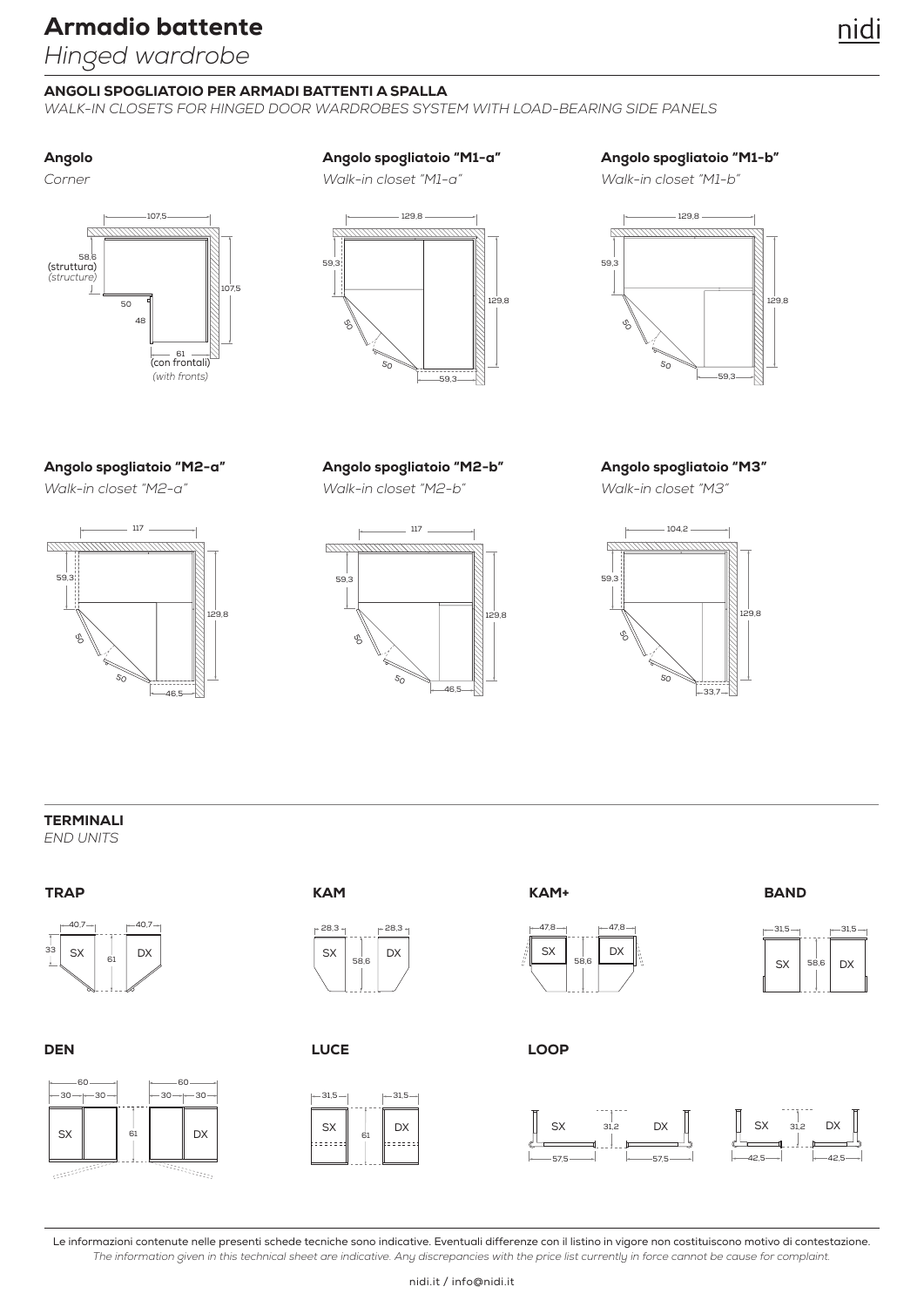*Hinged wardrobe*

# nidi

### TIPOLOGIA ANTE

*DOOR TYPE*

Per armadi battenti a contenitore e a spalla.

*For hinged door wardrobes and hinged door wardrobe systems with load-bearing side panels*

ANTA ANTA GRAPHIC *DOOR GRAPHIC DOOR* H 255,9 H 255,9 H 237,6 H 237,6 H 219,3 ···· H 219,3 ····  $\begin{array}{ccc}\n \overline{1} & \overline{213,3} \\
\overline{1201} & \overline{213,3}\n \end{array}$  misure L cm H 201 H 201  $\sim$   $\sim$   $\sim$   $\sim$ *dimensions W cm dimensions W cm* H 182,7 ·····  $H$  164.4  $...$ 29,7 cm 29,7 cm 44,7 cm 44,7 cm  $H$  146.1  $...$ 49,7 cm 49,7 cm  $H$  127.8  $\cdots$ 59,7 cm 59,7 cm  $H$  109.5  $...$ H 91.5 ..... H 72,9 ····· H 54,6 H 36,3 ·····

### ACCESSORI INTERNI ARMADI

*INTERNAL ACCESSORIES FOR WARDROBES*

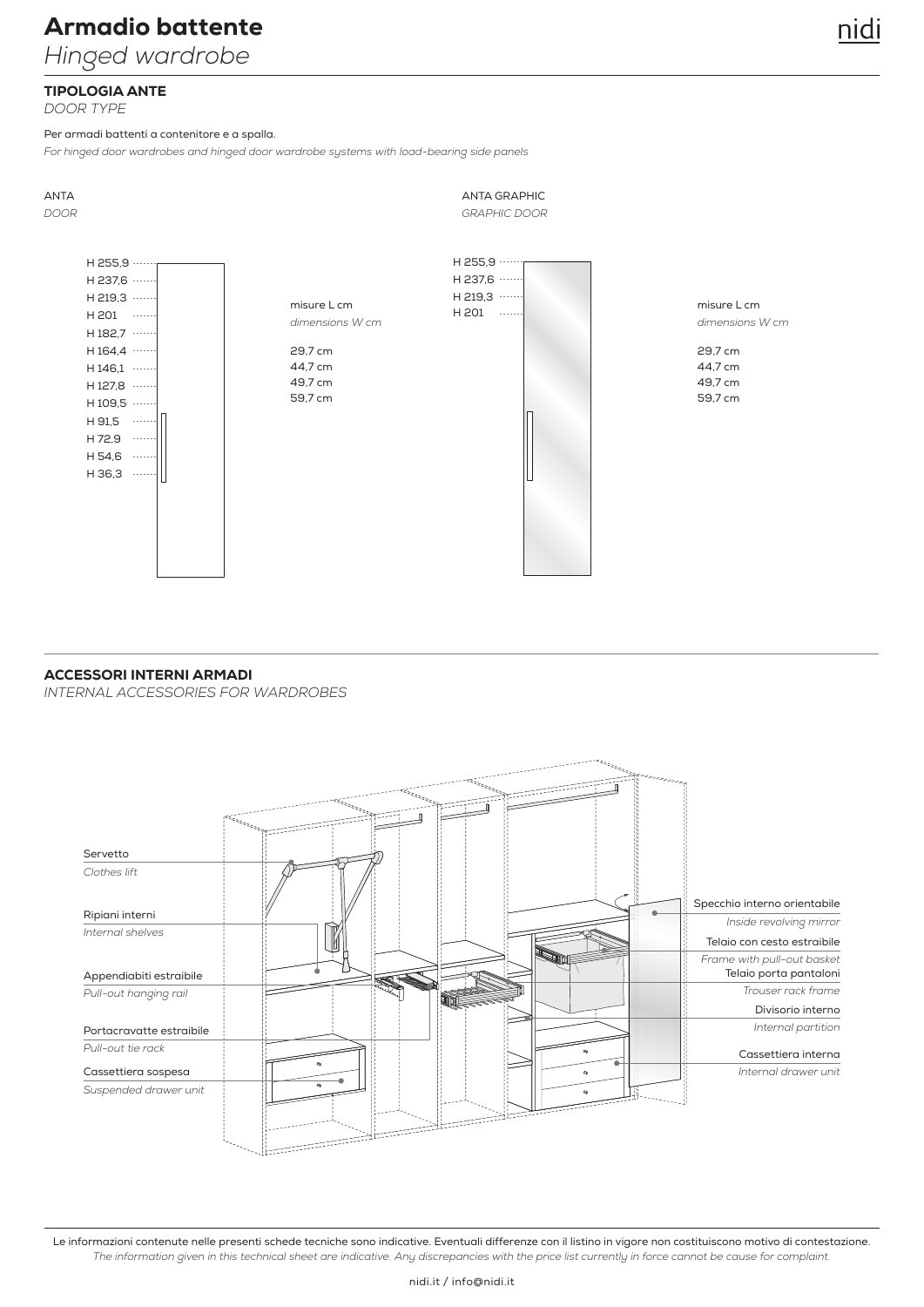